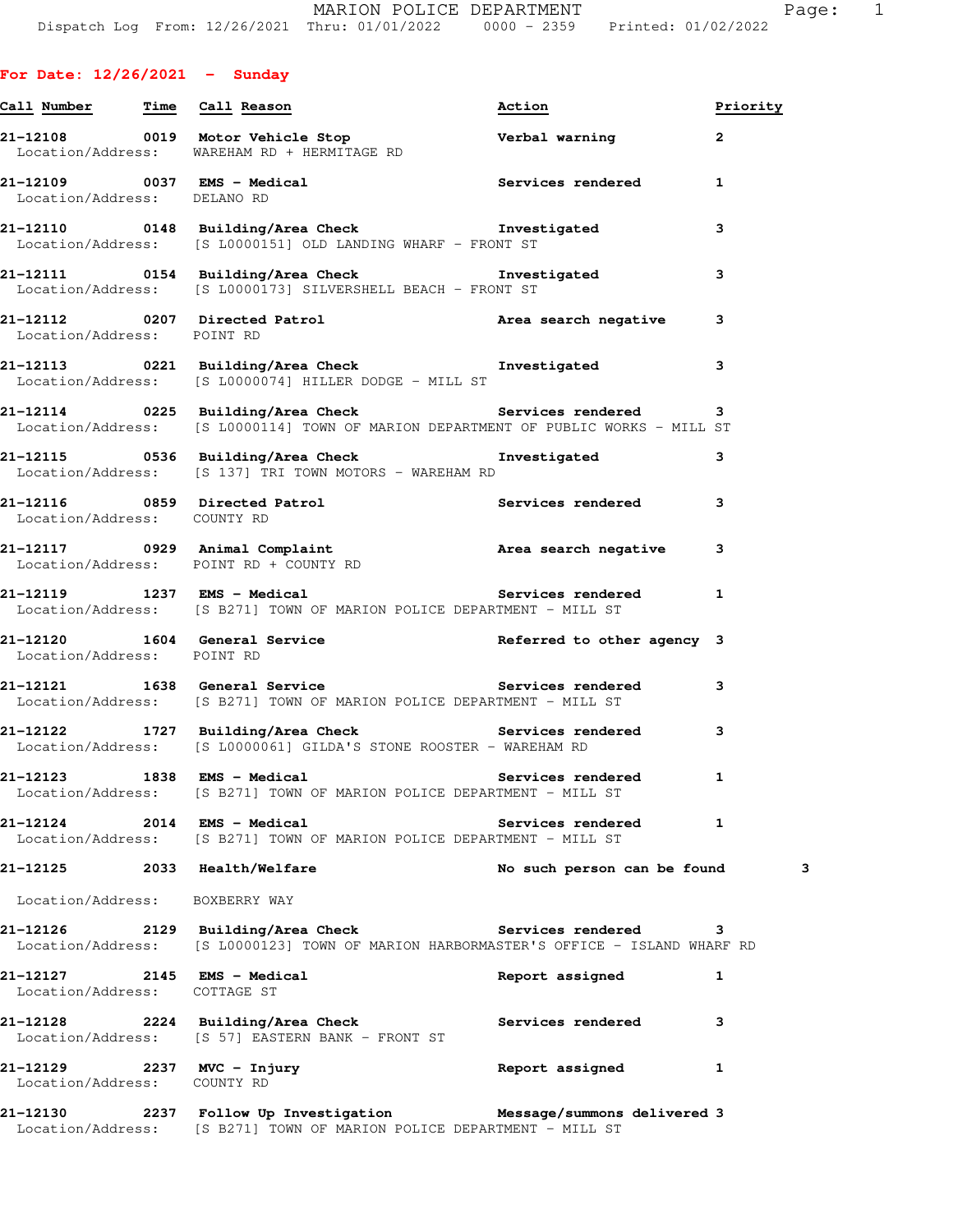|                                                                 | 21-12131 0022 Follow Up Investigation Services rendered<br>Location/Address: [S3] TOBEY HOSPTIAL - HIGH ST                                       |                          | 3            |
|-----------------------------------------------------------------|--------------------------------------------------------------------------------------------------------------------------------------------------|--------------------------|--------------|
|                                                                 | 21-12132 0058 Building/Area Check 5 Services rendered 3<br>Location/Address: [S L0000061] GILDA'S STONE ROOSTER - WAREHAM RD                     |                          |              |
|                                                                 | 21-12133      0101  Building/Area Check          Services rendered<br>Location/Address: [S L0000225] WELL'S SERVICE STATION - WAREHAM RD         |                          | 3            |
|                                                                 | 21-12134 0341 Building/Area Check Services rendered<br>Location/Address: [S L0000040] CUMBERLAND FARMS (SOUTH) - WAREHAM RD                      |                          | $\mathbf{3}$ |
|                                                                 | 21-12135 0342 Building/Area Check Services rendered<br>Location/Address: [S 57] EASTERN BANK - FRONT ST                                          |                          | 3            |
|                                                                 | 21-12136      0345  Building/Area Check          Services rendered<br>Location/Address: [S 125] BLUE HAIR SALON - WAREHAM RD                     |                          | 3            |
|                                                                 | 21-12137 0347 Building/Area Check Services rendered<br>Location/Address: [S 137] TRI TOWN MOTORS - WAREHAM RD                                    |                          | 3            |
| 21-12138 0718 EMS - Medical                                     | Location/Address: [S B271] TOWN OF MARION POLICE DEPARTMENT - MILL ST                                                                            | Services rendered 1      |              |
| Location/Address: KABEYUN RD                                    | 21-12140 0827 Hunting Violation No service necessary 2                                                                                           |                          |              |
|                                                                 | 21-12139      0848  EMS - Medical              Services rendered<br>Location/Address: [S B512] LITTLE NECK VILLAGE - WAREHAM RD                  |                          | $\mathbf{1}$ |
|                                                                 | 21-12141 0855 Transport the Services rendered<br>Location/Address: [S B271] TOWN OF MARION POLICE DEPARTMENT - MILL ST                           |                          | 3            |
|                                                                 | Location/Address: [S B271] TOWN OF MARION POLICE DEPARTMENT - MILL ST                                                                            |                          | $\mathbf{2}$ |
|                                                                 | 21-12143 1157 EMS - Medical the contract of the Removed to hospital the 1<br>Location/Address: [S B292] SIPPICAN LONG TERM HEALTH CARE - MILL ST |                          |              |
|                                                                 | 21-12144 1411 Waterways Area Patrol Services rendered<br>Location/Address: [S L0000173] SILVERSHELL BEACH - FRONT ST                             |                          | 3            |
| Location: WINGS COVE RAMP                                       | 21-12145 1425 Waterways Area Patrol Services rendered                                                                                            |                          | $\mathbf{3}$ |
|                                                                 | 21-12146 1429 Waterways Area Patrol Services rendered<br>Location/Address: [S A47] STONE ESTATE - CASTLE - N GREAT HILL DR                       |                          | 3            |
|                                                                 | 21-12147 1442 Building/Area Check Services rendered<br>Location/Address: [S L0000082] ISLAND WHARF MARINE - ISLAND WHARF RD                      |                          | 3            |
| 21-12148 1443 Missing Person<br>Location/Address: PARLOWTOWN RD |                                                                                                                                                  | <b>Services rendered</b> | $\mathbf{2}$ |
|                                                                 | Location/Address: [S3] TREMONT NURSING/REHAB - MAIN ST                                                                                           | Removed to hospital      | $\mathbf{1}$ |
| 21-12150 1648 General Service                                   | Location/Address: [S B271] TOWN OF MARION POLICE DEPARTMENT - MILL ST                                                                            | <b>Services rendered</b> | 3            |
| Location/Address:                                               | 21-12151 2146 Building/Area Check Services rendered<br>[S L0000088] KITTANSETT CLUB - POINT RD                                                   |                          | 3            |
| 21-12152 2157 Directed Patrol                                   | Location/Address: [S L0000155] PLANTING ISLAND - PLANTING ISLAND RD                                                                              | <b>Services rendered</b> | 3            |
| 21–12153                                                        | 2211 Assist/Other Police Department Services rendered                                                                                            |                          | $\mathbf{2}$ |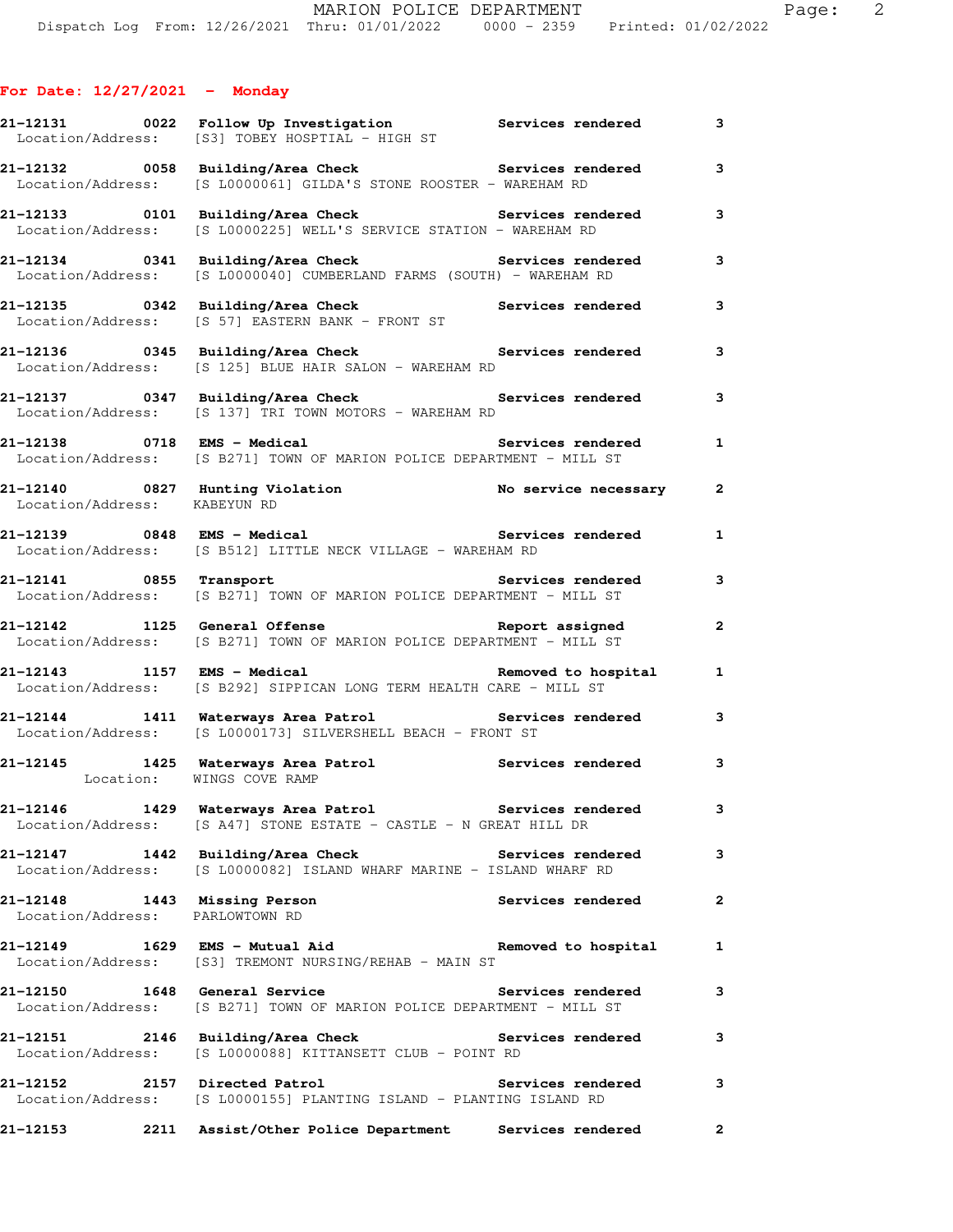MARION POLICE DEPARTMENT Fage: 3 Dispatch Log From: 12/26/2021 Thru: 01/01/2022 0000 - 2359 Printed: 01/02/2022 Location/Address: POINT RD **21-12154 2221 Building/Area Check Area search negative 3**  Location/Address: VILLAGE DR **For Date: 12/28/2021 - Tuesday 21-12155 0205 Building/Area Check Services rendered 3**  Location/Address: [S L0000172] BREW-FISH - SPRING ST **21-12156 0206 Building/Area Check Services rendered 3**  Location/Address: [S 118] MARION VILLAGE ESTATES - VILLAGE DR **21-12157 0214 Suspicious Motor Vehicle Investigated 2**  Location/Address: [S 118] MARION VILLAGE ESTATES - VILLAGE DR **21-12158 0250 Building/Area Check Services rendered 3**  Location/Address: [S 151] ABINGTON BANK - FRONT ST **21-12159 0252 Building/Area Check Services rendered 3**  Location/Address: [S L0000173] SILVERSHELL BEACH - FRONT ST **21-12160 0255 Motor Vehicle Stop Verbal warning 2**  Location/Address: [S 159] ADRIFT SALON & SPA - WAREHAM RD **21-12161 0344 Building/Area Check Services rendered 3**  Location/Address: [S L0000061] GILDA'S STONE ROOSTER - WAREHAM RD **21-12162 0420 EMS - Medical Removed to hospital 1**  Location/Address: POINT RD **21-12163 0728 Burglar Alarm Accidental/defective alarm 2** Location/Address: [S B287] THOMPSON CONSULTANTS - MILL ST **21-12164 0801 Building/Area Check Services rendered 3**  Location/Address: [S L0000082] ISLAND WHARF MARINE - ISLAND WHARF RD **21-12165 0825 Building/Area Check Services rendered 3**  Location/Address: [S L0000173] SILVERSHELL BEACH - FRONT ST **21-12166 0834 EMS - Medical Services rendered 1**  Location/Address: POINT RD **21-12167 0841 Building/Area Check Services rendered 3**  Location: WINGS COVE **21-12168 0958 Animal Complaint Investigated 3**  Location/Address: [S B512] LITTLE NECK VILLAGE - WAREHAM RD **21-12169 1037 Fire - Alarm Investigated 1**  Location/Address: [S B512] LITTLE NECK VILLAGE - WAREHAM RD **21-12170 1111 Follow Up Investigation Services rendered 3**  Location/Address: POINT RD **21-12171 1256 Building/Area Check Services rendered 3**  Location/Address: [S L0000173] SILVERSHELL BEACH - FRONT ST **21-12172 1317 Directed Patrol Services rendered 3**  Location/Address: POINT RD **21-12173 1337 Directed Patrol Services rendered 3**  Location/Address: FRONT ST **21-12174 1456 Directed Patrol Services rendered 3**  Location/Address: POINT RD + BARROS DR

**21-12175 1501 Motor Vehicle Stop Verbal warning 2**  Location/Address: WAREHAM RD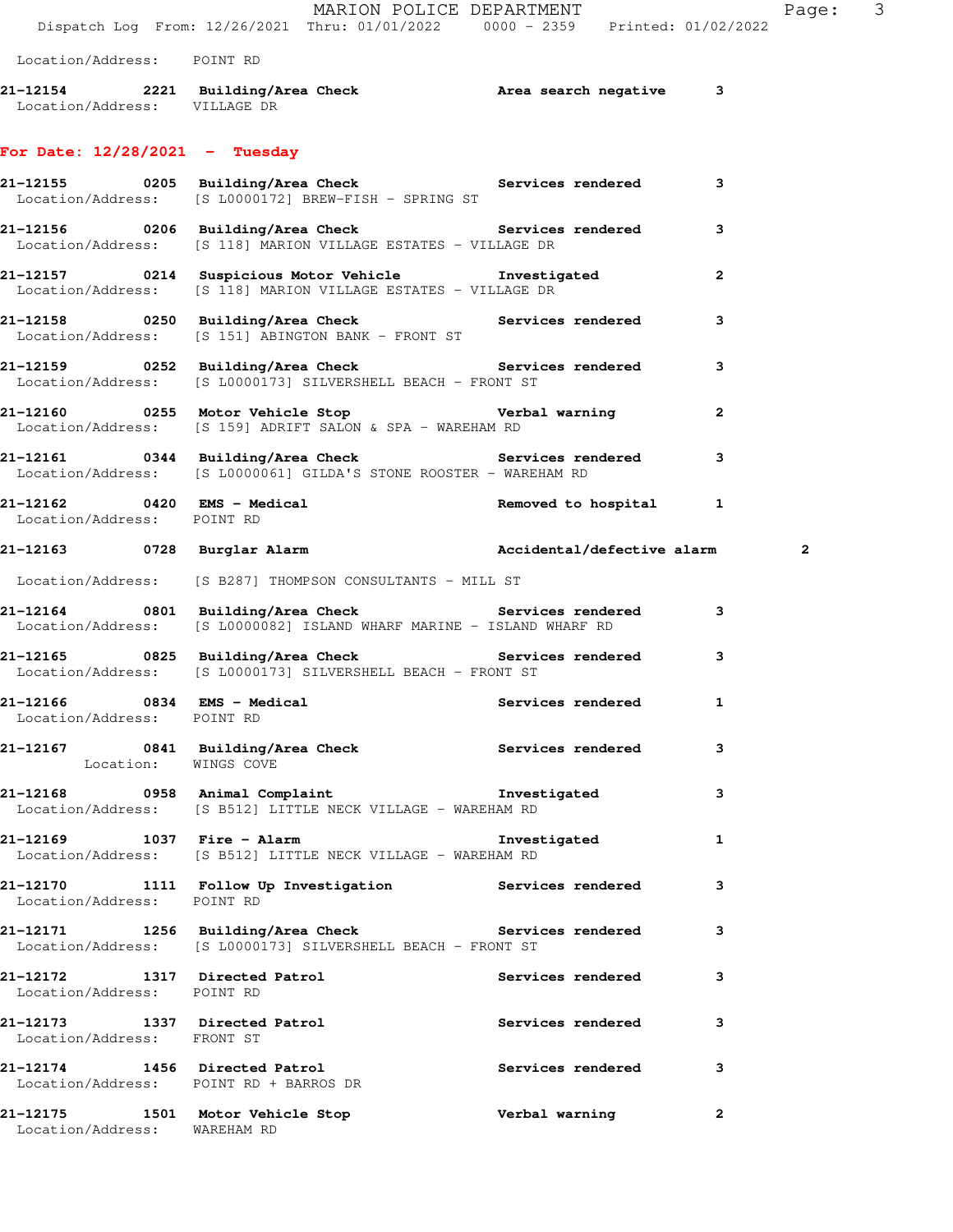|                                                                   | 21-12176   1541   Found Property   No service necessary   3<br>Location/Address: QUAIL'S CROSSING RD                       |                   |                |
|-------------------------------------------------------------------|----------------------------------------------------------------------------------------------------------------------------|-------------------|----------------|
|                                                                   | 21-12177 2050 Building/Area Check Services rendered<br>Location/Address: [S L0000027] CAPTAIN HADLEY HOUSE - FRONT ST      |                   | 3              |
|                                                                   | 21-12178 2050 Building/Area Check Services rendered<br>Location/Address: [S 82] MARION COMPUTER STORE - WAREHAM RD         |                   | $\mathbf{3}$   |
| Location/Address: WAREHAM RD                                      |                                                                                                                            |                   | $\overline{2}$ |
|                                                                   | 21-12180 2107 Building/Area Check Services rendered 3<br>Location/Address: [S L0000061] GILDA'S STONE ROOSTER - WAREHAM RD |                   |                |
|                                                                   | 21-12181 2211 Building/Area Check Services rendered<br>Location/Address: [S 151] ABINGTON BANK - FRONT ST                  |                   | 3              |
|                                                                   | 21-12182 2235 Motor Vehicle Stop<br>Location/Address: [S 57] EASTERN BANK - FRONT ST                                       | Arrest            | $\mathbf{2}$   |
| Location/Address: VILLAGE DR                                      | 21-12183 2310 EMS - Medical and Services rendered 1                                                                        |                   |                |
| For Date: $12/29/2021$ - Wednesday                                |                                                                                                                            |                   |                |
|                                                                   | 21-12184 0155 Assist/Other Police Department Services rendered 2<br>Location/Address: [S2] MARION RD                       |                   |                |
|                                                                   | Location/Address: [S L0000157] POINT ROAD PLAYGROUND - POINT RD                                                            |                   | 3              |
|                                                                   | Location/Address: [S 36] EAST OVER RESERVATION - COUNTY RD                                                                 |                   | 3              |
|                                                                   | 21-12187 0215 Directed Patrol <b>Services</b> rendered<br>Vicinity of: TOWN LINE - MILL ST                                 |                   | 3              |
| Location/Address: FRONT ST                                        | 21-12188 0227 Suspicious Motor Vehicle threstigated                                                                        |                   | $\overline{a}$ |
| 21-12189 0233 Directed Patrol<br>Location/Address: FIELD STONE LN |                                                                                                                            | Services rendered | -3             |

**21-12190 0238 Building/Area Check Services rendered 3**  Location/Address: [S L0000173] SILVERSHELL BEACH - FRONT ST

**21-12191 0244 Building/Area Check Investigated 3**  Location/Address: [S L0000151] OLD LANDING WHARF - FRONT ST

**21-12192 0301 Building/Area Check Services rendered 3**  Location/Address: MOORINGS RD

**21-12193 0322 Building/Area Check Services rendered 3**  Location/Address: [S L0000088] KITTANSETT CLUB - POINT RD

**21-12194 0343 Building/Area Check Services rendered 3**  Location/Address: [S L0000040] CUMBERLAND FARMS (SOUTH) - WAREHAM RD

**21-12195 0346 Building/Area Check Services rendered 3**  Location/Address: [S L0000074] HILLER DODGE - MILL ST

**21-12196 0353 Directed Patrol Services rendered 3**  Location/Address: [S L0000221] WASHBURN PARK - WASHBURN PARK RD

**21-12197 0456 Suspicious Motor Vehicle Referred to other agency 2**  Location: RT 195 E

**21-12198 0843 Transport Services rendered 3**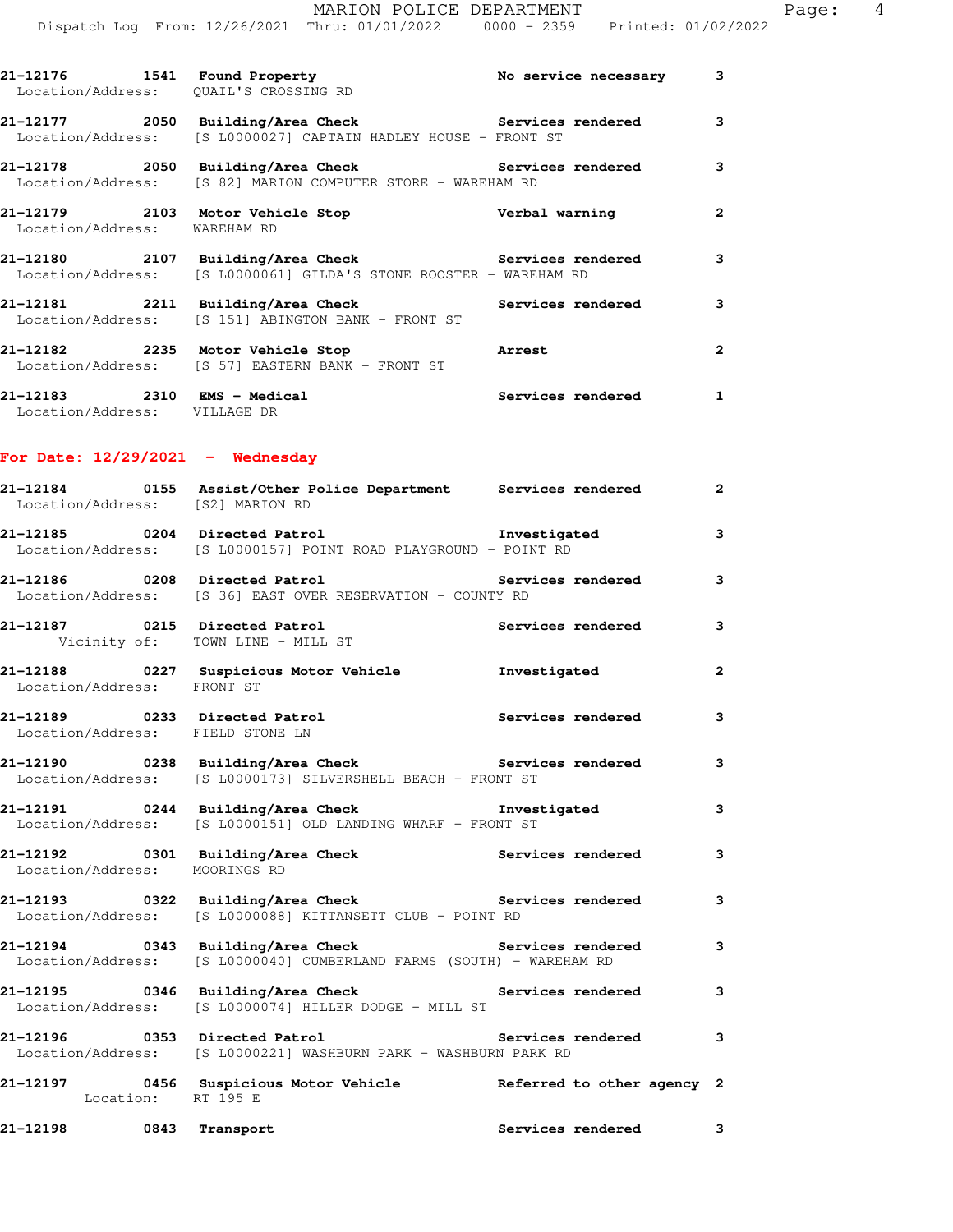|                                            | MARION POLICE DEPARTMENT                                                                                                    |                          | $5\overline{)}$<br>Page: |
|--------------------------------------------|-----------------------------------------------------------------------------------------------------------------------------|--------------------------|--------------------------|
|                                            | Dispatch Log From: 12/26/2021 Thru: 01/01/2022 0000 - 2359 Printed: 01/02/2022                                              |                          |                          |
|                                            | Location/Address: [S B271] TOWN OF MARION POLICE DEPARTMENT - MILL ST                                                       |                          |                          |
|                                            | 21-12199 0931 9-1-1 Call - Abandoned Investigated<br>Location/Address: [S B292] SIPPICAN LONG TERM HEALTH CARE - MILL ST    |                          | $\mathbf{2}$             |
|                                            | 21-12200 0944 911 Call - Accidental Monarchigated<br>Location/Address: [S B292] SIPPICAN LONG TERM HEALTH CARE - MILL ST    |                          | $\mathbf{2}$             |
|                                            | 21-12201 1004 General Service 21-12201 1004 Services rendered<br>Location/Address: [S 131] FIELDSTONE FARM MARKET - MILL ST |                          |                          |
|                                            | 21-12202 1115 General Offense and Services rendered<br>Location/Address: [S B512] LITTLE NECK VILLAGE - WAREHAM RD          |                          | $\mathbf{2}$             |
| Location/Address: FRONT ST                 | 21-12203 1117 Directed Patrol 21 Services rendered                                                                          |                          | 3                        |
|                                            | 21-12204 1140 Suspicious Motor Vehicle 1nvestigated<br>Location/Address: FRONT ST + WASHBURN PARK RD                        |                          | $\mathbf{2}$             |
|                                            | 21-12205 1201 EMS - Medical 1 Services rendered 1<br>Location/Address: [S B512] LITTLE NECK VILLAGE - WAREHAM RD            |                          |                          |
|                                            | 21-12206 1231 General Offense Services rendered<br>Location/Address: JOANNE DR                                              |                          | $\mathbf{2}$             |
|                                            | Location/Address: [S L0000064] GRAINGER POTTERY - MILL ST                                                                   |                          |                          |
|                                            | 21-12208 1553 General Offense 1988 Services rendered 2<br>Location/Address: [S L0000036] COMMUNITY CONNECTIONS - MARCONI LN |                          |                          |
|                                            | 21-12209 1624 911 Call - Accidental Maccidental/defective alarm                                                             |                          | 2                        |
|                                            | Location/Address: [S B271] TOWN OF MARION POLICE DEPARTMENT - MILL ST                                                       |                          |                          |
| Location/Address: COTTAGE LN               | 21-12210 1715 Building/Area Check Services rendered                                                                         |                          | 3                        |
| Location/Address: FRONT ST                 | 21-12211 1737 Building/Area Check Services rendered                                                                         |                          | 3                        |
| 21-12212<br>Location/Address: ARROWHEAD LN | 1821 Building/Area Check                                                                                                    | Services rendered        | 3                        |
| Location/Address: DELANO RD                | 21-12213 1840 911 Call - Accidental                                                                                         | Investigated             | $\mathbf{2}$             |
|                                            | 21-12214 2029 EMS - Mutual Aid<br>Location/Address: [S3] MAIN ST + GIBBS AVE                                                | Removed to hospital      | 1                        |
|                                            | 21-12215 2032 Building/Area Check<br>Location/Address: [S L0000173] SILVERSHELL BEACH - FRONT ST                            | <b>Services rendered</b> | 3                        |
| Location/Address: INDIAN COVE RD           | 21-12216 2147 Building/Area Check                                                                                           | <b>Services rendered</b> | 3                        |
| Location/Address: GREEN ST                 | 21-12217 2159 Building/Area Check                                                                                           | Services rendered        | 3                        |
| Location/Address: ROUTE 195 WEST           | 21-12218 2213 Motor Vehicle Complaint Referred to other agency 2                                                            |                          |                          |
| Location/Address: REZENDES TER             | 21-12219 2217 Building/Area Check                                                                                           | <b>Services rendered</b> | 3                        |
|                                            |                                                                                                                             |                          |                          |

## **For Date: 12/30/2021 - Thursday**

| 21-12220          | 0338 | <b>EMS - Medical</b> | Removed to hospital |  |
|-------------------|------|----------------------|---------------------|--|
| Location/Address: |      | WAREHAM RD           |                     |  |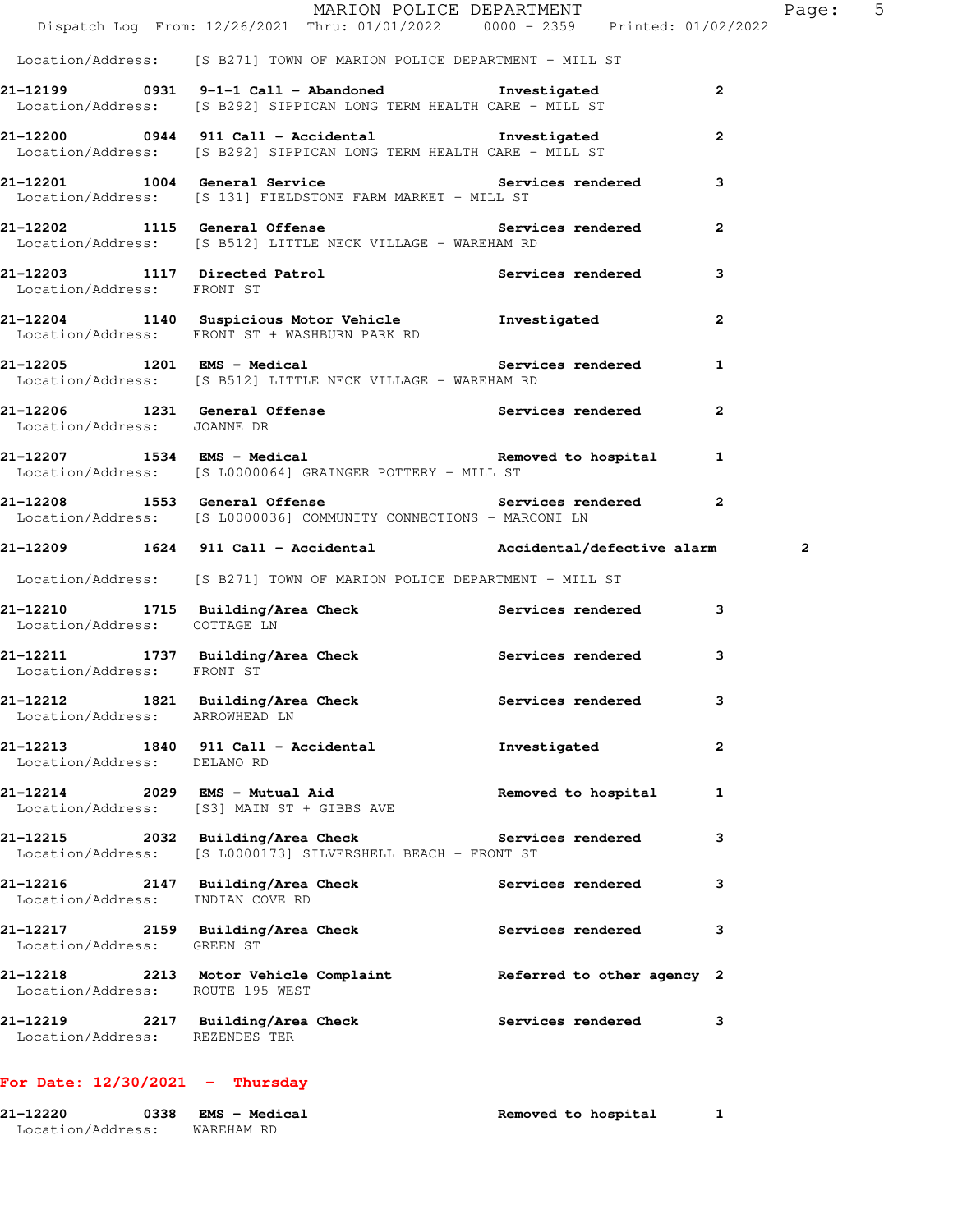|                                   | Dispatch Log From: 12/26/2021 Thru: 01/01/2022   0000 - 2359   Printed: 01/02/2022                                                                 |                            |                |
|-----------------------------------|----------------------------------------------------------------------------------------------------------------------------------------------------|----------------------------|----------------|
|                                   | 21-12221 0417 Building/Area Check 5 Services rendered 3<br>Location/Address: [S L0000173] SILVERSHELL BEACH - FRONT ST                             |                            |                |
|                                   | 21-12222 0420 Building/Area Check Services rendered<br>Location/Address: [S B287] THOMPSON CONSULTANTS - MILL ST                                   |                            | 3              |
|                                   | 21-12223 0428 Building/Area Check Services rendered 3<br>Location/Address: [S 137] TRI TOWN MOTORS - WAREHAM RD                                    |                            |                |
|                                   | 21-12224 0438 Building/Area Check Services rendered<br>Location/Address: [S L0000074] HILLER DODGE - MILL ST                                       |                            | 3              |
|                                   | 21-12225 0444 Building/Area Check Services rendered 3<br>Location/Address: ROCKY KNOOK LN                                                          |                            |                |
|                                   | 21-12226      0455  Building/Area Check          Services rendered<br>Location/Address: [S L0000155] PLANTING ISLAND CAUSEWAY - PLANTING ISLAND RD |                            | 3              |
|                                   | 21-12227 0643 Building/Area Check Services rendered<br>Location/Address: [S L0000082] ISLAND WHARF MARINE - ISLAND WHARF RD                        |                            | 3              |
| Location/Address: PARLOWTOWN RD   | 21-12228 0718 Noise Complaint <b>120 Investigated</b>                                                                                              |                            | $\mathbf{2}$   |
|                                   | 21-12229 1028 Building/Area Check <b>The Investigated</b><br>Location/Address: [S L0000151] OLD LANDING WHARF - FRONT ST                           |                            | 3              |
| Location/Address: [S 142] MILL ST | 21-12230 1101 Suspicious Person <b>Investigated</b><br>Location/Address: IS 1421 MILL ST                                                           |                            | $\overline{2}$ |
| Location/Address: FRONT ST        | 21-12231 1431 Directed Patrol Nervices rendered                                                                                                    |                            | 3              |
| Location/Address: MOORINGS RD     | 21-12232 1459 Directed Patrol Services rendered                                                                                                    |                            | 3              |
|                                   | Location/Address: [S L0000187] LOCKHEED - MARTIN - BARNABAS RD                                                                                     |                            | 1              |
| Location/Address: CONVERSE RD     | 21-12234 1716 Directed Patrol                                                                                                                      | Investigated               | 3              |
|                                   | 21-12235 1724 Building/Area Check <b>The Investigated</b><br>Location/Address: [S L0000173] SILVERSHELL BEACH - FRONT ST                           |                            | 3              |
|                                   | 21-12236 1732 Building/Area Check the Investigated<br>Location/Address: [S L0000182] SIPPICAN SCHOOL BASEBALL FIELD - PARK ST                      |                            | 3              |
| Location/Address: WATER ST        | 21-12237 1751 Building/Area Check                                                                                                                  | <b>Services rendered</b>   | 3              |
|                                   | 21-12238 1823 Directed Patrol<br>Location/Address: WAREHAM RD + FRONT ST                                                                           | <b>Services rendered</b>   | 3              |
|                                   | 21-12239 1914 Building/Area Check Services rendered<br>Location/Address: [S L0000054] TOWN OF MARION EVERGREEN CEMETERY - MILL ST                  |                            | 3              |
|                                   |                                                                                                                                                    | Accidental/defective alarm | 2              |
|                                   | Location/Address: [S B292] SIPPICAN LONG TERM HEALTH CARE - MILL ST                                                                                |                            |                |
|                                   | 21-12241 2130 Building/Area Check Services rendered<br>Location/Address: [S B293] MARCONI VILLAGE - MILL ST                                        |                            | 3              |
|                                   | 21-12242 2136 Building/Area Check Services rendered<br>Location/Address: [S L0000225] WELL'S SERVICE STATION - WAREHAM RD                          |                            | 3              |

**21-12243 2136 Building/Area Check Investigated 3**  Location/Address: [S L0000218] TOWN OF MARION COMMUNITY CENTER - MILL ST

MARION POLICE DEPARTMENT Fage: 6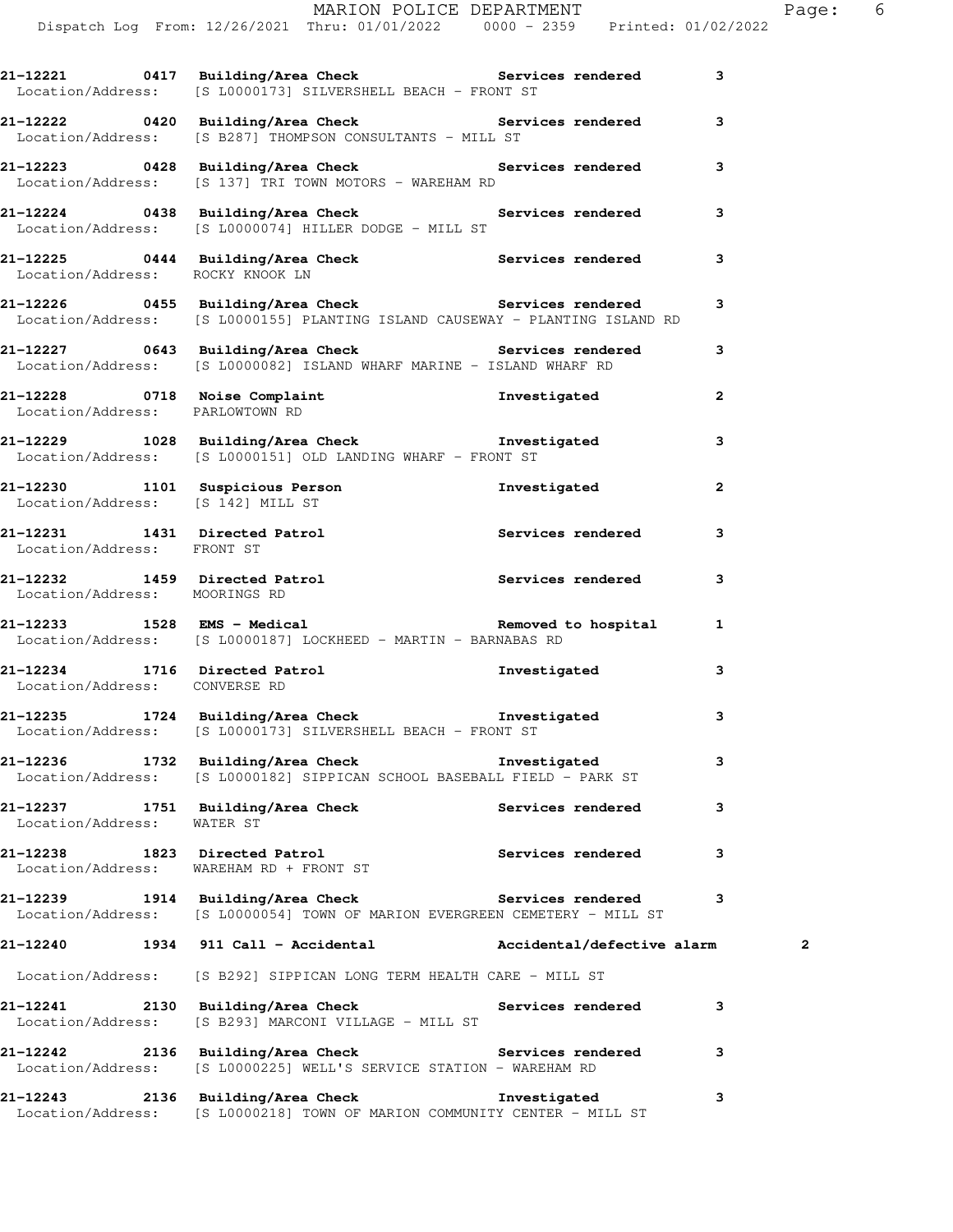|                                 | MARION POLICE DEPARTMENT<br>Dispatch Log From: 12/26/2021 Thru: 01/01/2022 0000 - 2359 Printed: 01/02/2022                     |                     |                | Page: 7 |  |
|---------------------------------|--------------------------------------------------------------------------------------------------------------------------------|---------------------|----------------|---------|--|
| Location/Address: JENNEY LN     | 21-12244 2203 Building/Area Check Services rendered 3                                                                          |                     |                |         |  |
|                                 | 21-12245 2205 Building/Area Check Services rendered 3<br>Location/Address: JOANNE DR                                           |                     |                |         |  |
|                                 | 21-12246 2212 Building/Area Check Services rendered<br>Location/Address: [S L0000221] WASHBURN PARK - WASHBURN PARK RD         |                     | 3              |         |  |
| Location/Address: ZORA RD       | 21-12247 2252 General Service                                                                                                  | Services rendered 3 |                |         |  |
| Location/Address: DELANO RD     | 21-12248 2259 EMS - Medical Removed to hospital 1                                                                              |                     |                |         |  |
| For Date: $12/31/2021$ - Friday |                                                                                                                                |                     |                |         |  |
|                                 | 21-12249 0224 Building/Area Check Services rendered 3<br>Location/Address: [S L0000151] OLD LANDING WHARF - FRONT ST           |                     |                |         |  |
|                                 | 21-12250 0227 Directed Patrol<br>Vicinity of: THE VILLAGE - FRONT ST                                                           | Services rendered 3 |                |         |  |
| Location/Address: WAREHAM RD    | 21-12251 0231 Burglar Alarm<br>Location/Address: WAREHAM RD                                                                    | Investigated        | $\overline{2}$ |         |  |
|                                 | 21-12252 0303 Building/Area Check Services rendered<br>Location/Address: [S 125] BLUE HAIR SALON - WAREHAM RD                  |                     | 3              |         |  |
|                                 | 21-12253 0309 Building/Area Check <b>Services</b> rendered<br>Location/Address: [S L0000074] HILLER DODGE - MILL ST            |                     | 3              |         |  |
|                                 | 21-12254 0320 Building/Area Check <b>Services</b> rendered<br>Location/Address: [S 137] TRI TOWN MOTORS - WAREHAM RD           |                     | 3              |         |  |
|                                 | 21-12255 0324 Suspicious Motor Vehicle Investigated<br>Location/Address: [S L0000225] WELL'S SERVICE STATION - WAREHAM RD      |                     | $\mathbf{2}$   |         |  |
|                                 | 21-12256 0344 Building/Area Check the Investigated<br>Location/Address: [S L0000218] TOWN OF MARION COMMUNITY CENTER - MILL ST |                     | 3              |         |  |
|                                 | 21-12257 0420 Building/Area Check <b>The Investigated</b><br>Location/Address: [S 97] BURR BROTHERS SALES - WAREHAM RD         |                     | 3              |         |  |
| Location/Address: POINT RD      | 21-12258 0603 Assist/Other Police Department Area search negative 2                                                            |                     |                |         |  |

**21-12259 0848 EMS - Medical Removed to hospital 1**  Location/Address: REGISTER RD **21-12260 0938 MVC - Property Report assigned 2**  Location/Address: COVE CIR

**21-12261 1006 Animal Complaint Investigated 3**  Location/Address: POINT RD **21-12262 1035 Found Property Investigated 3** 

## Location/Address: [S B271] TOWN OF MARION POLICE DEPARTMENT - MILL ST

## **21-12263 1109 Burglar Alarm Accidental/defective alarm 2**

Location/Address: [S L0000233] BUZZARDS BAY COALITION - SPRING ST

| 21-12264<br>Location/Address: | 1132 | Burglar Alarm<br>MOORINGS RD |  |                                                     | Investigated    |              |
|-------------------------------|------|------------------------------|--|-----------------------------------------------------|-----------------|--------------|
| 21-12265<br>Location/Address: | 1226 | General Offense              |  | [S B271] TOWN OF MARION POLICE DEPARTMENT - MILL ST | Report assigned | $\mathbf{2}$ |

**21-12266 1304 EMS - Medical Investigated 1**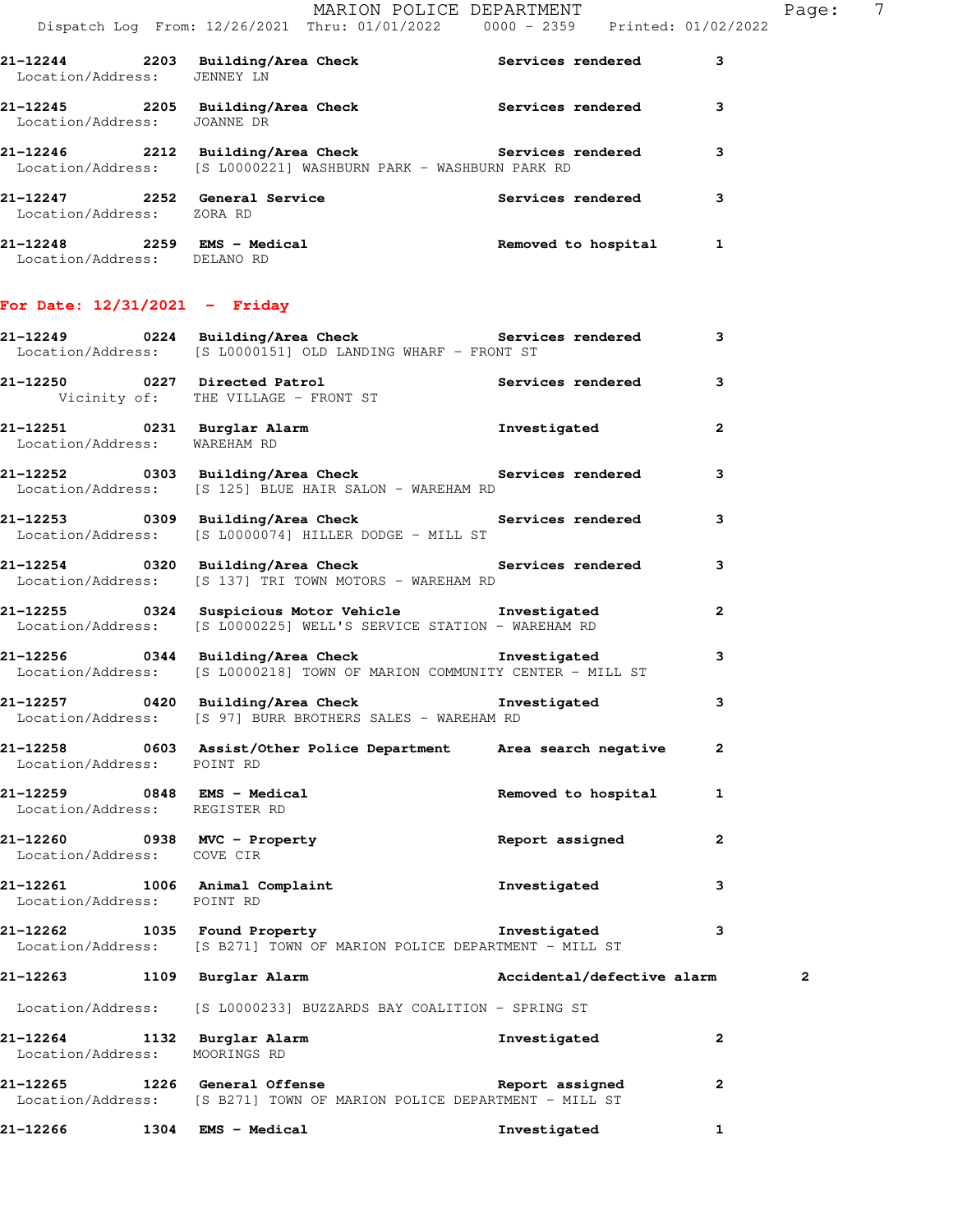|                                                           | MARION POLICE DEPARTMENT<br>Dispatch Log From: 12/26/2021 Thru: 01/01/2022 0000 - 2359 Printed: 01/02/2022                              |                   | Page: 8        |
|-----------------------------------------------------------|-----------------------------------------------------------------------------------------------------------------------------------------|-------------------|----------------|
|                                                           | Location/Address: [S B512] LITTLE NECK VILLAGE - WAREHAM RD                                                                             |                   |                |
| Location/Address: HERMITAGE RD                            | 21-12267 1318 Fire - Smoke Investigation 1 Investigated 1                                                                               |                   |                |
|                                                           | 21-12268 1510 Found Property<br>Location/Address: QUAIL'S CROSSING RD                                                                   |                   | 3              |
| Location/Address: MAIN ST                                 | 21-12269 1536 Fire - Gas Leak 1 Services rendered 1                                                                                     |                   |                |
|                                                           | 21-12270 1550 Suspicious Activity Investigated<br>Location/Address: [S B512] LITTLE NECK VILLAGE - WAREHAM RD                           |                   | $\overline{2}$ |
|                                                           | 21-12271 1814 MVC - Property <b>1814 COVERENT Report assigned</b><br>Location/Address: [S L0000087] JOHNSON BAYSIDE REALTY - WAREHAM RD |                   | $\mathbf{2}$   |
|                                                           | 21-12272 1824 EMS - Medical Returned to home/family 1<br>Location/Address: [S 136] VINE ST                                              |                   |                |
| Location/Address: BULLIVANT FARM RD                       | 21-12273 1932 911 Call - Accidental Montanguer investigated                                                                             |                   | $\overline{2}$ |
|                                                           | 21-12274 2043 Building/Area Check Services rendered 3<br>Location/Address: [S L0000061] GILDA'S STONE ROOSTER - WAREHAM RD              |                   |                |
|                                                           | 21-12275  2059  Suspicious Motor Vehicle  Investigated<br>Location/Address: [S 125] BLUE HAIR SALON - WAREHAM RD                        |                   | $\overline{2}$ |
| Location/Address: VILLAGE DR                              | 21-12276 2108 Building/Area Check 21 Services rendered                                                                                  |                   | 3              |
|                                                           | 21-12277 2116 Building/Area Check Services rendered 3<br>Location/Address: [S L0000216] CHILDRENS ACADEMY - COUNTY RD                   |                   |                |
|                                                           | 21-12278 2121 Building/Area Check Services rendered<br>Location/Address: [S L0000082] ISLAND WHARF MARINE - ISLAND WHARF RD             |                   | 3              |
|                                                           | 21-12279 2257 EMS - Medical 2008 Removed to hospital 21<br>Location/Address: [S B292] SIPPICAN LONG TERM HEALTH CARE - MILL ST          |                   |                |
| 21-12280 2301 Fire - Alarm<br>Location/Address: DELANO RD |                                                                                                                                         | Services rendered | $\mathbf{1}$   |

## **For Date: 01/01/2022 - Saturday**

|                                       | 22-1 0006 Building/Area Check Services rendered 3<br>Location/Address: [S B271] TOWN OF MARION POLICE DEPARTMENT - MILL ST                |                         |
|---------------------------------------|-------------------------------------------------------------------------------------------------------------------------------------------|-------------------------|
|                                       | 22-2 0054 Building/Area Check Services rendered<br>Location/Address: [S L0000216] CHILDRENS ACADEMY - COUNTY RD                           | $\overline{\mathbf{3}}$ |
|                                       | 22-3 0058 Building/Area Check <b>1</b> nvestigated<br>Location/Address: [S L0000172] BREW-FISH - SPRING ST                                | $\overline{\mathbf{3}}$ |
| Location/Address: [S L233] WAREHAM RD | 22-4 0139 Motor Vehicle Stop Narrest                                                                                                      | $\overline{2}$          |
|                                       | 22-5 0412 9-1-1 Call - Abandoned No service necessary 2<br>Location/Address: [S B292] SIPPICAN LONG TERM HEALTH CARE - MILL ST            |                         |
|                                       | 22-6 556 Building/Area Check 5 Investigated 3<br>Location/Address: [S 97] BURR BROTHERS SALES - WAREHAM RD                                |                         |
|                                       | 22-7 0611 Building/Area Check <b>Investigated</b> 3<br>Location/Address: [S L0000114] TOWN OF MARION DEPARTMENT OF PUBLIC WORKS - MILL ST |                         |
| Location/Address: MANSFIELD AVE       | 22-8 		 0958 EMS - Medical 		 Services rendered 1                                                                                         |                         |